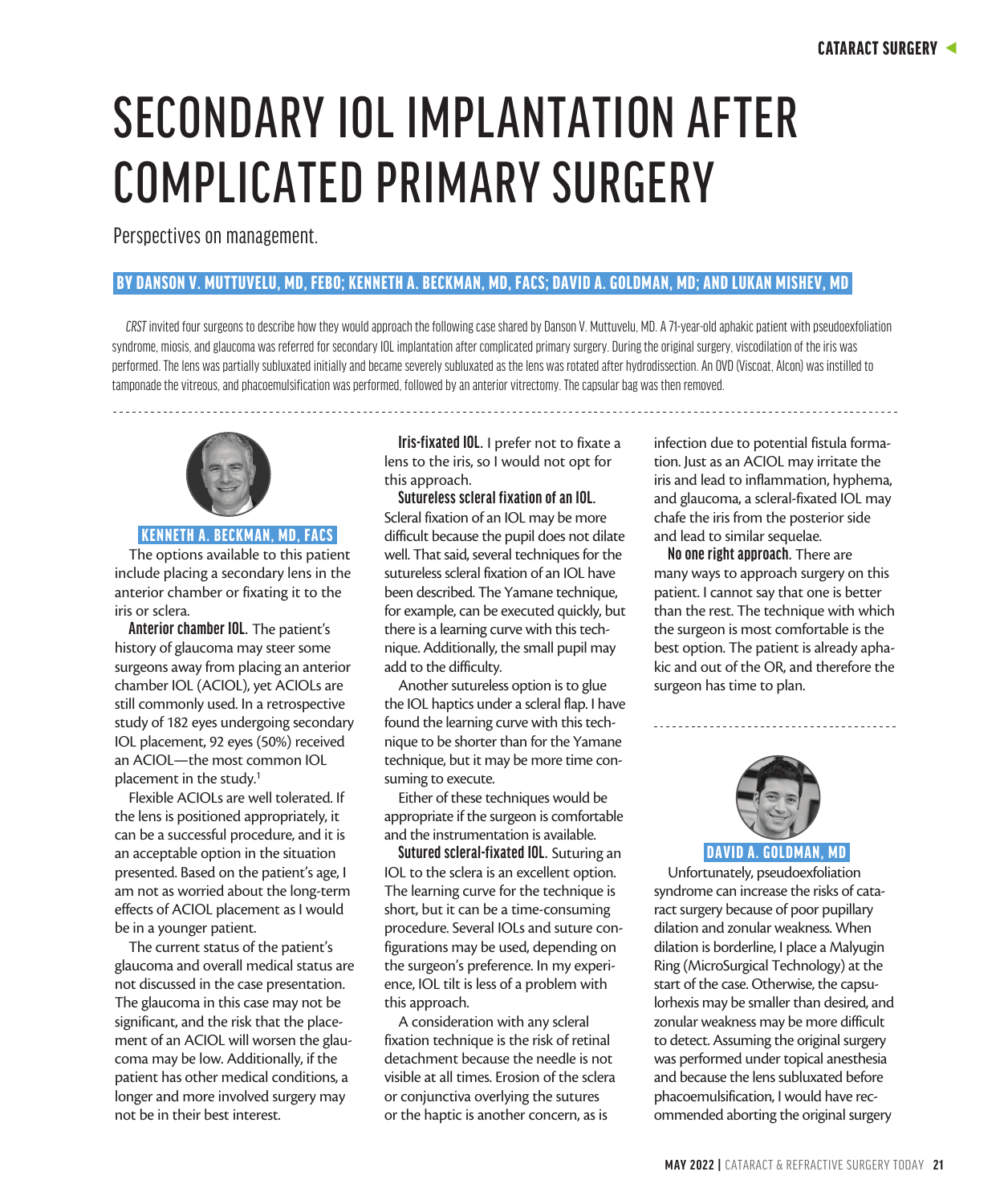and referring the patient for an emergent pars plana lensectomy or to an anterior segment surgeon who is comfortable using capsular hooks and performing scleral fixation of the capsular bag.

In the case described here, I would perform a dilated examination to ensure that no retained lens fragments are present. If any fragments are identified, I would perform combined surgery with the assistance of a retina colleague. I would also evaluate the optic nerve for glaucomatous damage. I would perform an endothelial cell count to ascertain if the cornea can tolerate a second procedure. If it cannot, I would discuss with the patient the possibility of combined or staged Descemet stripping automated endothelial keratoplasty combined with secondary lens insertion.

As for the surgical repair, the eye is aphakic with a poorly dilating pupil, a disrupted anterior hyaloid face, and no capsular bag. The placement of an ACIOL may increase IOP further, so I would implant a scleral-fixated posterior chamber IOL instead. My current preference is to fixate a CT Lucia (Carl Zeiss Meditec) using the Yamane technique.

I would begin by creating paired, small conjunctival peritomies and marking the eye with a toric marker to ensure symmetrical placement of the haptics. I would then inject dilute triamcinolone acetonide to detect prolapsed vitreous and perform a vitrectomy in the anterior chamber and midvitreous if necessary. If the pupil is small, I would enlarge it with a Malyugin Ring. Alternatively, if there is significant iridodonesis, one could also place iris hooks. I prefer to dock the haptics into 27-gauge needles (TSK Laboratory), as described by D. Brian Kim, MD,<sup>2</sup> (scan the QR code to watch a related video) and titrate tension until the lens is well

centered. If the preoperative IOP is elevated, I would consider performing a canaloplasty with the Omni Surgical System (Sight Sciences) before removing the OVD.





My first concerns are whether the anterior vitrectomy during the initial cataract surgery was complete and whether nuclear fragments or cortical material remains in the posterior pole. OCT imaging would be performed to determine if cystoid macular edema has developed.

For the IOL calculation, I would use a fourth-generation formula such as the Ladas super formula. The latest formulas use AI to determine the effective lens position based on a large statistical subset of eyes with different axial lengths instead of relying on lens thickness.

A Carlevale IOL (Md Tech) would be implanted and fixated with the horizontal scleral pockets technique (scan the QR code to watch a demonstration of the technique). This should

ensure sufficient coverage of the acrylic haptics and avoid early postoperative hypotony and late conjunctival erosion. Trocars would be placed, and the



WATCH IT NOW

Postoperatively, if the IOP cannot be managed with glaucoma medications, angle surgery would be performed.



### DANSON V. MUTTUVELU, MD, FEBO

The secondary IOL surgery occurred 2 months after the initial surgery. A scleral-fixated IOL was selected for this eye because the anterior chamber depth was less than 2 mm.

Stable dilation of the pupil and good

visibility are crucial when working with aphakic eyes, so a 7-mm Malyugin Ring 2.0 was inserted (Figure 1). Stable dilation of the pupil also allows the surgeon to move around more freely without causing trauma to the iris. With four scrolls and eight points of fixation, the square shape of the Malyugin Ring 2.0 can evenly dilate a circular pupil and avoid the potential issues associated with iris expanders such as overstretching of the iris sphincter. The device can be useful in complex situations such as an aphakic eye or an eye with a loose capsular bag and when performing the Yamane technique.

Infusions were delivered through a pars plana entry, and an anterior vitrectomy was performed through the pars plana. A CT Lucia IOL was implanted with the externalization technique, and the posterior haptic was passed through the main incision.<sup>3</sup> With this technique, two thin-walled 30-gauge needles are used to make angled sclerotomies 2 mm from the limbus and 180º apart. The leading haptic of a three-piece IOL is docked into the needle lumen as the IOL exits the cartridge. Following the injection of the IOL into the anterior segment, the trailing haptic is left extending out of the main incision. On the opposite side, a needle is used to create a scleral tunnel and then externalized through the main incision to allow docking of the trailing haptic via the main incision (Figure 2). The haptics are externalized, and cautery is used to create a wider flange at the haptic tip. The haptics are then settled back into the sclerotomies for stability by burying the flanged tips.

Postoperatively, the patient's UCVA was 6/7, and BCVA was 7/7 with



Figure 1. Pupillary dilation with a Malyugin Ring 2.0.